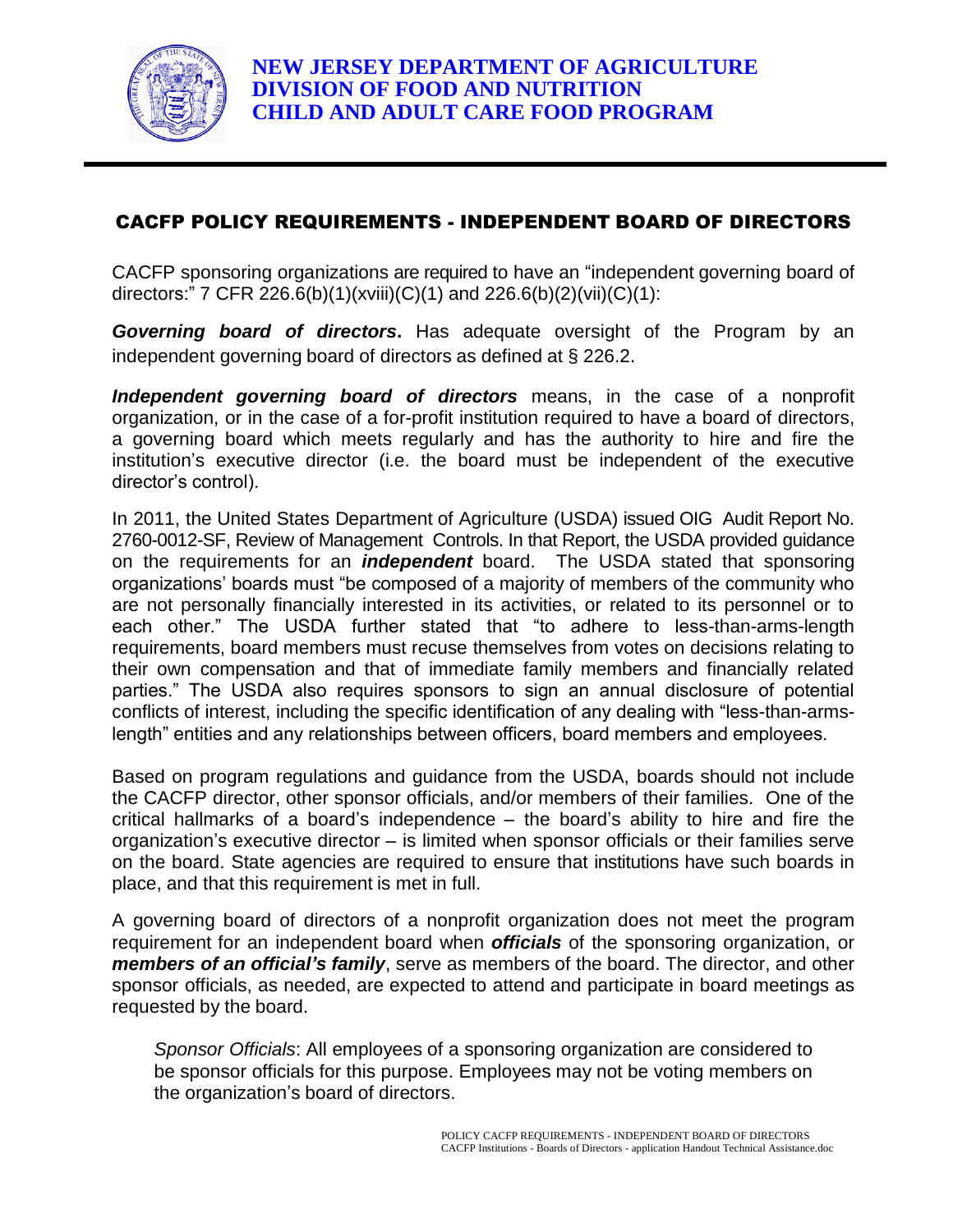*Family Members:* Family members of sponsor officials who may not be considered as voting members of the organization's board of directors include the sponsor official's spouse, parent, child, spouse of a child, brother, sister, or spouse of a brother or sister. This list does not mean that other relatives of sponsor officials are presumed to have the required independence. The relationship of any board member must be disclosed to the CACFP and updated as needed. As a general rule, relatives of sponsor officials should rarely serve in a voting capacity on a sponsoring organization's board of directors.

In a nonprofit organization the board of directors, as a single body, has a fiduciary responsibility for the assets of that organization. Nonprofit boards must make decisions on a regular basis that directly affect the rights and wellbeing of the organization's key stakeholders, including donors, partner's program participants/beneficiaries and the public.

The board of directors must ensure that the institution complies with CACFP Performance Standard (3) - Program Accountability; institutions must have internal controls and other management systems in place to guarantee fiscal accountability and other CACFP requirements. All institutions must demonstrate they have internal controls in place and document they meet the required performance standards. **Forprofit institutions are not required to have a board, so the owner's ability to meet Performance Standard (3) must be documented.**

The attached handout briefly summarizes fiduciary duties that obligate all board members to serve the best interests of the institution.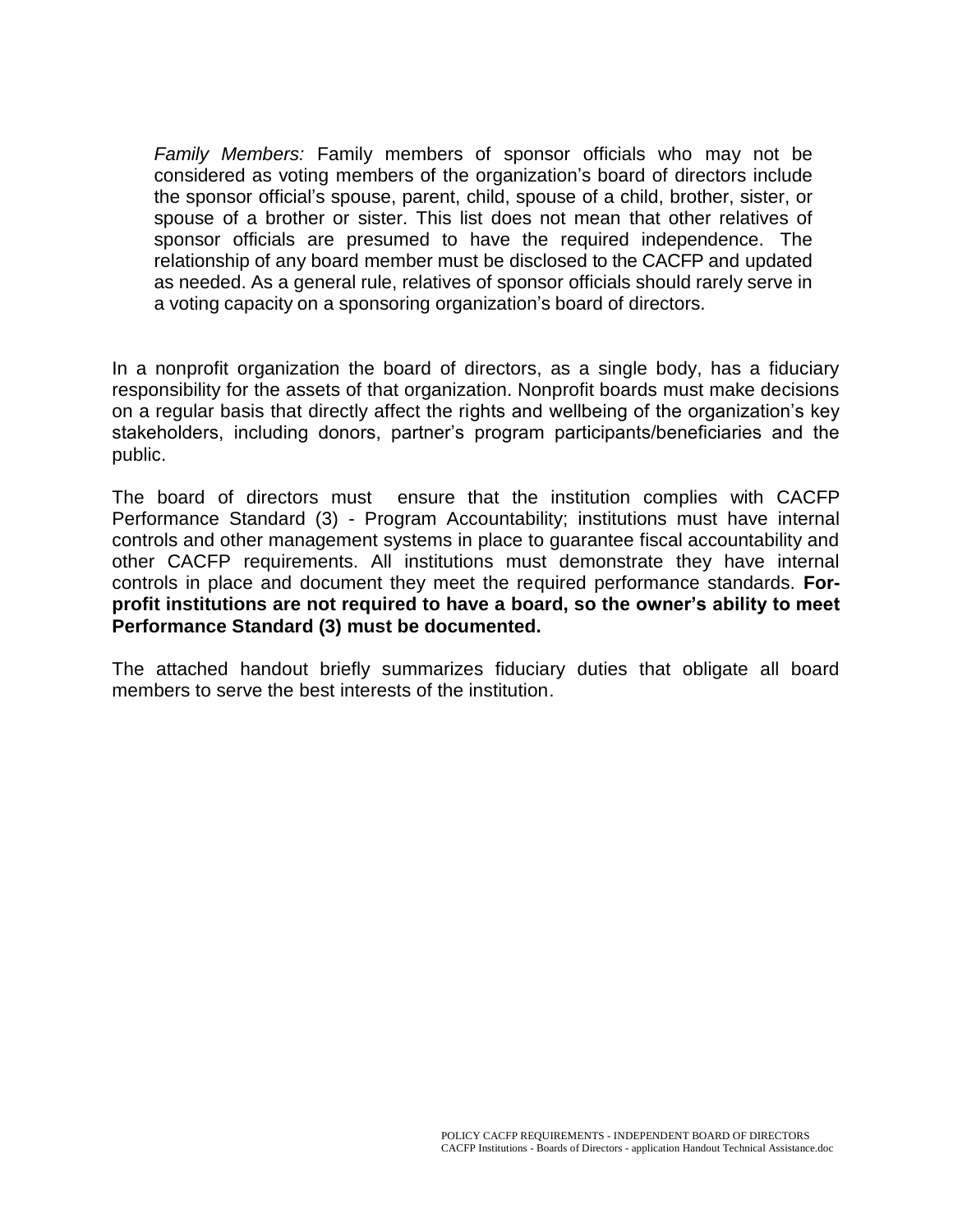# **Child and Adult Care Food Program (CACFP) Institutions Boards of Directors**

Under the principles of corporation law, a board member must meet certain standards of conduct in carrying out his/her responsibilities to the organization. These standards are known as Fiduciary Duties and are usually described as the duty of care, the duty of loyalty, and the duty of obedience. These duties apply to board members through State corporation statutes for both profit-making and nonprofit corporations. A breach of these duties may lead to personal liability for the board member, the withdrawal of the corporation's charter by the State, or a change in status, including the loss of tax-exempt status for nonprofit corporations.

**Duty of Care:** The duty of care describes the level of competence that is expected of the board member.

**Duty of Loyalty:** The duty of loyalty is a standard of faithfulness; a board member must give undivided allegiance when making decisions affecting the organization. This means that a board must act in the best interests of the organization and avoid conflicts of interest.

**Duty of Obedience:** The duty of obedience requires board members to be faithful to the organization's mission.<sup>1</sup>

The lists that follow describe the basic responsibilities of the nonprofit corporation Boards of Directors and individual board members.

### **The ten basic responsibilities of the Boards of Directors**

- 1. Determine the mission and purpose of the organization and keep them clearly in focus.
- 2. Select the executive.

 $\overline{a}$ 

- 3. Support the executive and review his/her performance.
- 4. Ensure effective organizational planning.
- 5. Ensure adequate resources for the organization to fulfill its mission.
- 6. Manage resources effectively.
- 7. Determine and monitor the organization's programs and services.
- 8. Enhance the organization's public image to garner support from the community.
- 9. Serve as a court of appeal in personnel matters.

*(Over)*

<sup>1</sup> From *The Legal Obligations of Nonprofit Boards: A Guidebook for Board Members*. Washington, DC: National Center for Nonprofit Boards, 1997